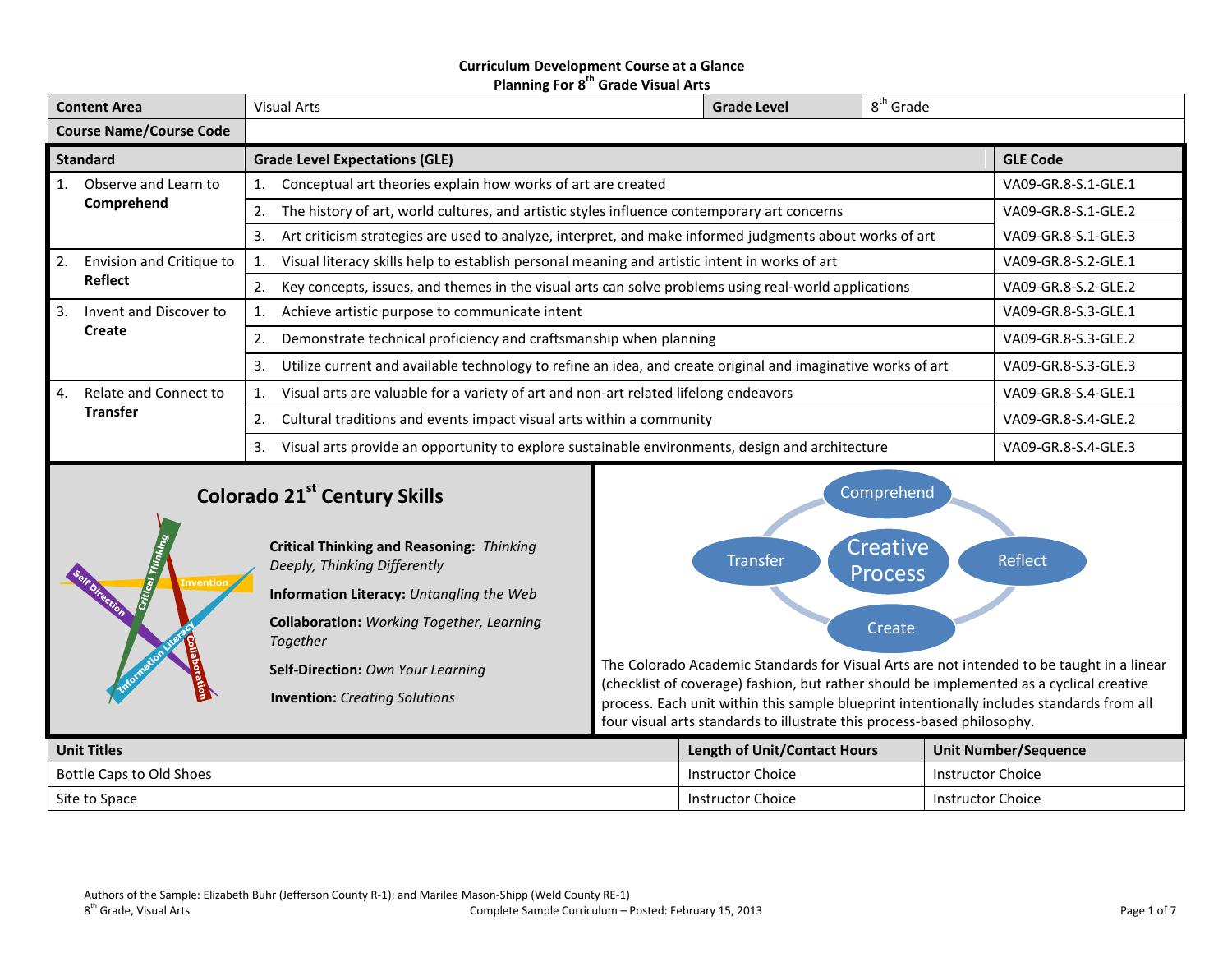| <b>Unit Title</b>                                                                                                                                                                                  | <b>Bottle Caps to Old Shoes</b>                                                                                                                                                                                                                                                                                                                                                  |                                                                                          | <b>Length of Unit</b>                                                                                                                                                                                                                       | <b>Instructor Choice</b> |
|----------------------------------------------------------------------------------------------------------------------------------------------------------------------------------------------------|----------------------------------------------------------------------------------------------------------------------------------------------------------------------------------------------------------------------------------------------------------------------------------------------------------------------------------------------------------------------------------|------------------------------------------------------------------------------------------|---------------------------------------------------------------------------------------------------------------------------------------------------------------------------------------------------------------------------------------------|--------------------------|
| <b>Focusing Lens(es)</b>                                                                                                                                                                           | Change/Transition                                                                                                                                                                                                                                                                                                                                                                | <b>Standards and Grade</b><br><b>Level Expectations</b><br><b>Addressed in this Unit</b> | VA09-GR.8-S.1-GLE.1, VA09-GR.8-S.1-GLE.2, VA09-GR.8-S.1-GLE.3<br>VA09-GR.8-S.2-GLE.1, VA09-GR.8-S.2-GLE.2<br>VA09-GR.8-S.3-GLE.1, VA09-GR.8-S.3-GLE.2, VA09-GR.8-S.3-GLE.3<br>VA09-GR.8-S.4-GLE.1, VA09-GR.8-S.4-GLE.2, VA09-GR.8-S.4-GLE.3 |                          |
| <b>Inquiry Questions</b><br>(Engaging-<br>Debatable):                                                                                                                                              | What would motivate an artist to consider using discarded object and materials in their art work?<br>(VA09-GR.8-S.1-GLE.1,2,3) and (VA09-GR.8-S.2-GLE.1,2) and (VA09-GR.8-S.4-GLE.1, 2,3)<br>When does putting junk together become art?<br>What is the difference between little 'a' art and big 'A' Art?<br>Why should we value art made from discarded objects and materials? |                                                                                          |                                                                                                                                                                                                                                             |                          |
| <b>Unit Strands</b>                                                                                                                                                                                | Comprehend /Reflect/Create/Transfer                                                                                                                                                                                                                                                                                                                                              |                                                                                          |                                                                                                                                                                                                                                             |                          |
| Investigate/ Discover, Culture, Patterns, Texture, Movement, Composition, Found objects, Expressive Features and Characteristics of Art,<br><b>Concepts</b><br>Metaphor/Personal Meaning, Material |                                                                                                                                                                                                                                                                                                                                                                                  |                                                                                          |                                                                                                                                                                                                                                             |                          |

| <b>Generalizations</b><br>My students will Understand that                                                                                                                                                                                                                                         | <b>Factual</b>                                                                                                                                            | <b>Guiding Questions</b><br>Conceptual                                                                  |
|----------------------------------------------------------------------------------------------------------------------------------------------------------------------------------------------------------------------------------------------------------------------------------------------------|-----------------------------------------------------------------------------------------------------------------------------------------------------------|---------------------------------------------------------------------------------------------------------|
| Compositions in any media are planned and thoughtfully<br>constructed with deliberate and thoughtful evaluation of<br>the expressive features and characteristics of art. (VA09-<br>GR.8-S.1-GLE.1,2,3) and (VA09-GR.8-S.2-GLE.1,2) and<br>(VA09-GR.8-S.3-GLE.1,2,3) and (VA09-GR.8-S.4-GLE.1,2,3) | What Principles of Design and Elements of Art might an<br>artist use in assembling compositions in any media?                                             | What does it mean to be deliberate in art making?                                                       |
| Artist throughout history, world cultures and<br>contemporary life intentionally use discarded and/or<br>recycled objects and materials to create meaningful art.<br>(VA09-GR.8-S.1-GLE.1,2,3) and (VA09-GR.8-S.2-GLE.1,2)<br>and (VA09-GR.8-S.3-GLE.1,2,3) and (VA09-GR.8-S.4-<br>GLE.1, 2, 3)    | What are the ways artists can assemble objects?                                                                                                           | What does an artist value if s/he uses discarded and/or<br>recycled objects and materials in their art? |
| The intentional use of discarded and/or recycled objects<br>and materials (found objects) reveal the environment or<br>culture of the artist. (VA09-GR.8-S.1-GLE.1,2,3) and<br>(VA09-GR.8-S.2-GLE.1,2) and (VA09-GR.8-S.3-GLE.1,2,3)<br>and (VA09-GR.8-S.4-GLE.1,2,3)                              | What expressive features might be employed to<br>discarded and/or recycled objects and materials that<br>reveal the culture or environment of the artist? | In what ways is environment or culture of the artist<br>revealed in the artwork?                        |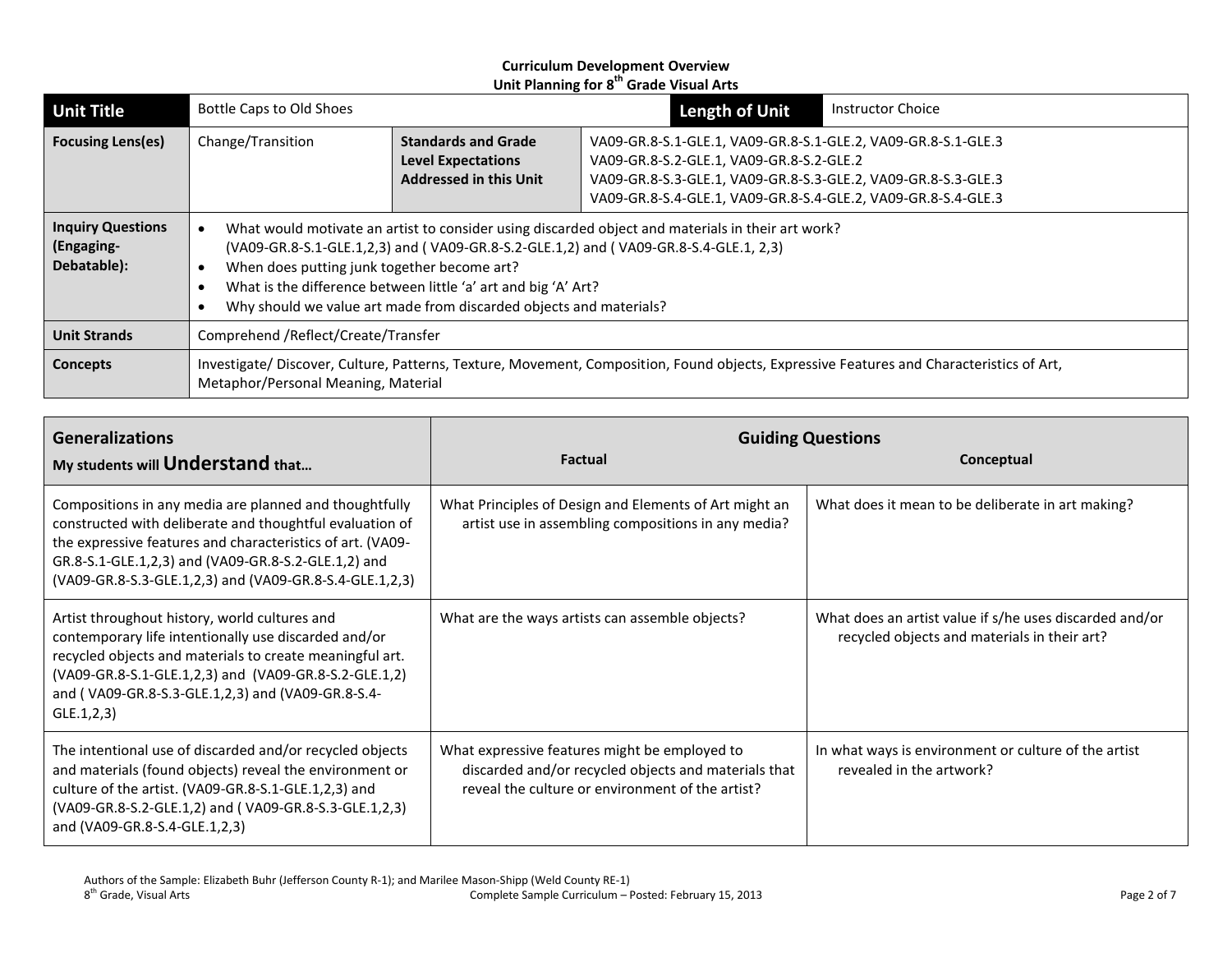| Artists use non-art materials (found objects, recycled,<br>discarded materials) to construct metaphor-based<br>artworks that communicate personal meaning. (VA09-<br>GR.8-S.1-GLE.1,2,3) and (VA09-GR.8-S.2-GLE.1,2) and<br>(VA09-GR.8-S.3-GLE.1,2,3) and (VA09-GR.8-S.4-GLE.1,2,3) | What do the sculptures of Zac Freeman and Michele<br>Stitzlein tell you about these artists? How do you<br>know that?         | What does it mean to organize discarded objects and<br>materials with intention? |  |
|-------------------------------------------------------------------------------------------------------------------------------------------------------------------------------------------------------------------------------------------------------------------------------------|-------------------------------------------------------------------------------------------------------------------------------|----------------------------------------------------------------------------------|--|
| Artists employ craftsmanship to give new meaning to<br>discarded and/or recycled objects (found objects) and<br>materials for visual meaning. (VA09-GR.8-S.1-GLE.1,2,3)<br>and (VA09-GR.8-S.2-GLE.1,2) and (VA09-GR.8-S.3-<br>GLE.1,2,3) and (VA09-GR.8-S.4-GLE.1,2,3)              | What does it mean to assign new meaning to an object?<br>How do Choi Jeong-Hwas and Jud Turner attempt<br>this in their work? | Why does craftsmanship matter?                                                   |  |

| <b>Critical Content:</b>                                                                                                                                                                                                                                                                                                                                                                                                                                                                                                                                                                                                                                                                                                                                                                                                                                                                                                                                                                                                                                                                                                                                                                                                                                                                                                                                                                                                                                                                                                                        | <b>Key Skills:</b>                                                                                                                                                                                                                                                                                                                                                                                                                                                                                                                                                                                                                                                                                                                                                                                                                                                                                                                                                                                                                                                                                                                                                                                                                                 |  |
|-------------------------------------------------------------------------------------------------------------------------------------------------------------------------------------------------------------------------------------------------------------------------------------------------------------------------------------------------------------------------------------------------------------------------------------------------------------------------------------------------------------------------------------------------------------------------------------------------------------------------------------------------------------------------------------------------------------------------------------------------------------------------------------------------------------------------------------------------------------------------------------------------------------------------------------------------------------------------------------------------------------------------------------------------------------------------------------------------------------------------------------------------------------------------------------------------------------------------------------------------------------------------------------------------------------------------------------------------------------------------------------------------------------------------------------------------------------------------------------------------------------------------------------------------|----------------------------------------------------------------------------------------------------------------------------------------------------------------------------------------------------------------------------------------------------------------------------------------------------------------------------------------------------------------------------------------------------------------------------------------------------------------------------------------------------------------------------------------------------------------------------------------------------------------------------------------------------------------------------------------------------------------------------------------------------------------------------------------------------------------------------------------------------------------------------------------------------------------------------------------------------------------------------------------------------------------------------------------------------------------------------------------------------------------------------------------------------------------------------------------------------------------------------------------------------|--|
| My students will Know                                                                                                                                                                                                                                                                                                                                                                                                                                                                                                                                                                                                                                                                                                                                                                                                                                                                                                                                                                                                                                                                                                                                                                                                                                                                                                                                                                                                                                                                                                                           | My students will be able to $(Do)$                                                                                                                                                                                                                                                                                                                                                                                                                                                                                                                                                                                                                                                                                                                                                                                                                                                                                                                                                                                                                                                                                                                                                                                                                 |  |
| Steps to assembling compositions in any media using Principles of Design and<br>$\bullet$<br>Elements of Art. (VA09-GR.8-S.1-GLE.1,2,3) and (VA09-GR.8-S.2-GLE.1,2) and<br>(VA09-GR.8-S.3-GLE.1,2,3) and (VA09-GR.8-S.4-GLE.1,2,3)<br>Ways to identify artists that intentionally use discarded and/or recycled objects<br>$\bullet$<br>and materials (found objects) to create meaningful art; such as: Leo Sewell who<br>creates found object animal sculptures; Stuart Haygarth who combines light and<br>found objects; Haroshi, Japanese artist, salvages skateboards to create sculptures;<br>and Tadashi Kawamata who creates large scale sculptures with zip ties. (VA09-<br>GR.8-S.1-GLE.1,2,3) and (VA09-GR.8-S.2-GLE.1,2) and (VA09-GR.8-S.3-GLE.1,2,3)<br>and (VA09-GR.8-S.4-GLE.1,2,3)<br>Criteria that influence intent when artists use discarded and/or recycled objects<br>$\bullet$<br>and materials (VA09-GR.8-S.1-GLE.1,2,3)and (VA09-GR.8-S.3-GLE.1,2,3) and (VA09-<br>GR.8-S.4-GLE.1,2,3)<br>Ways to elevate metaphor and personal meaning through the collection and<br>$\bullet$<br>organization of discarded and/or recycled objects and materials (found objects)<br>such as in the work of Alain Bellino, Karen Hatzieorgiou and Martin Sanchez.<br>(VA09-GR.8-S.2-GLE.1,2) and (VA09-GR.8-S.3-GLE.1,2,3) and (VA09-GR.8-S.4-<br>GLE.1, 2, 3)<br>The importance of craftsmanshipo (VA09-GR.8-S.1-GLE.1,2,3) and (VA09-GR.8-S.2-<br>$\bullet$<br>GLE.1,2) and (VA09-GR.8-S.3-GLE.1,2,3) and (VA09-GR.8-S.4-GLE.1,2,3) | Assemble compositions in any media using Principles of Design and Elements of<br>Art. (VA09-GR.8-S.1-GLE.1,2,3) and (VA09-GR.8-S.2-GLE.1,2) and (VA09-GR.8-S.3-<br>GLE.1,2,3) and (VA09-GR.8-S.4-GLE.1,2,3)<br>Identify artists throughout history, world cultures and contemporary life that<br>intentionally use discarded and/or recycled objects and materials to create<br>meaningful art. (VA09-GR.8-S.1-GLE.1,2,3) and (VA09-GR.8-S.2-GLE.1,2) and (VA09-<br>GR.8-S.3-GLE.1,2,3) and (VA09-GR.8-S.4-GLE.1,2,3)<br>Describe and discuss how intent influences artists to reveal the environment or<br>$\bullet$<br>culture. (VA09-GR.8-S.1-GLE.1,2,3) and (VA09-GR.8-S.2-GLE.1,2) and (VA09-GR.8-<br>S.3-GLE.1,2,3) and (VA09-GR.8-S.4-GLE.1,2,3)<br>Evidence the use of metaphor and personal meaning through the collection and<br>$\bullet$<br>organization of discarded and/or recycled objects and materials. (VA09-GR.8-S.1-<br>GLE.1,2,3) and (VA09-GR.8-S.2-GLE.1,2) and (VA09-GR.8-S.3-GLE.1,2,3) and (VA09-<br>GR.8-S.4-GLE.1,2,3)<br>Employ craftsmanship to enhance the creation of art. (VA09-GR.8-S.1-GLE.1,2,3)<br>$\bullet$<br>and (VA09-GR.8-S.2-GLE.1,2) and (VA09-GR.8-S.3-GLE.1,2,3) and (VA09-GR.8-S.4-<br>GLE.1, 2, 3) |  |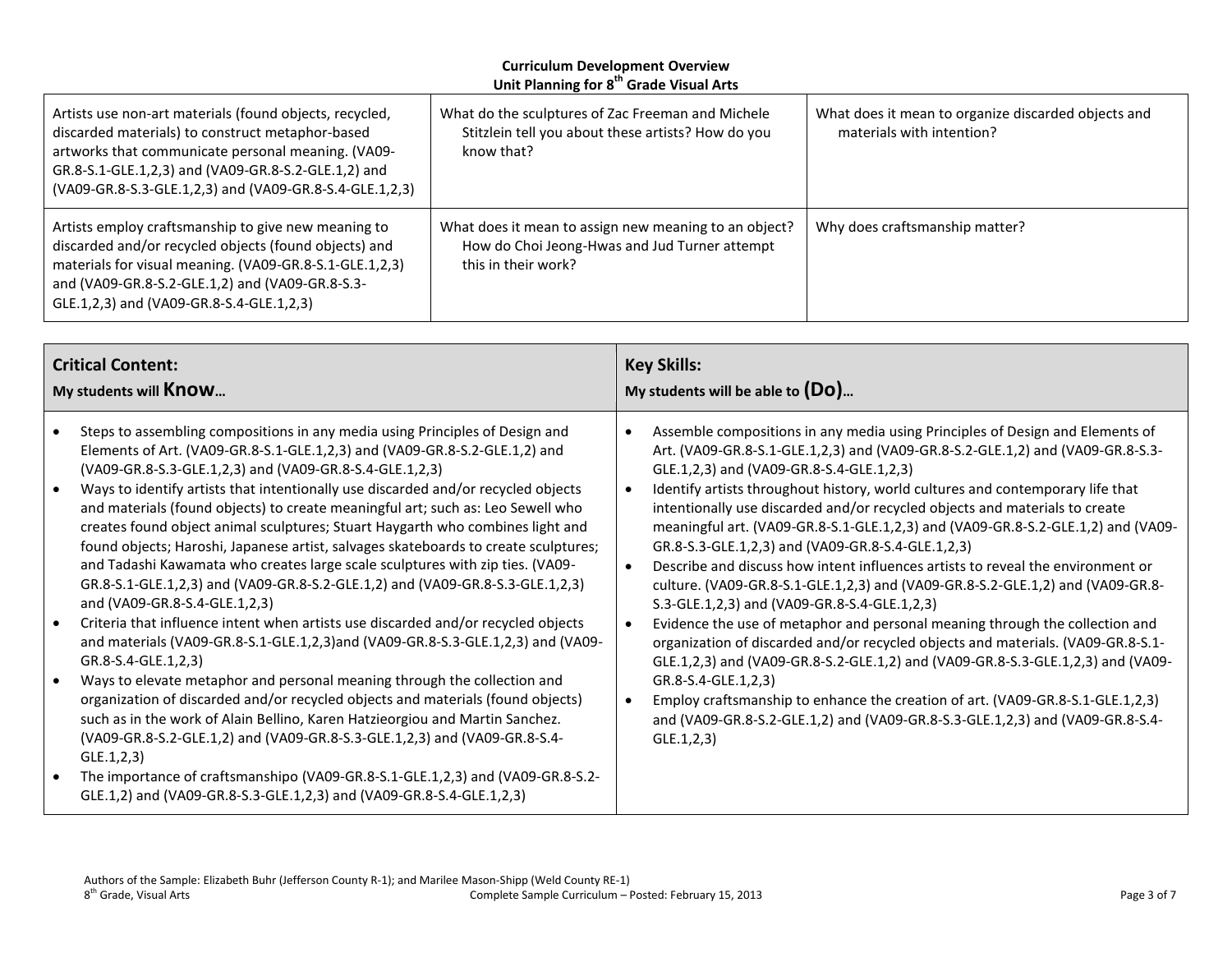**Critical Language:** includes the Academic and Technical vocabulary, semantics, and discourse which are particular to and necessary for accessing a given discipline. EXAMPLE: A student in Language Arts can demonstrate the ability to apply and comprehend critical language through the following statement: *"Mark Twain exposes the hypocrisy of slavery through the use of satire."*

| A student in<br>can demonstrate the<br>ability to apply and comprehend critical language<br>through the following statement(s): |                                                                                                                                                     | Artists create art by transforming discarded/recycled objects, giving them new meaning and insight into artistic<br>intent. |
|---------------------------------------------------------------------------------------------------------------------------------|-----------------------------------------------------------------------------------------------------------------------------------------------------|-----------------------------------------------------------------------------------------------------------------------------|
| <b>Academic Vocabulary:</b>                                                                                                     | Sustainability, change/transition, innovation, investigate/discover, culture, composition, intent, craftsmanship, inspiration, assembling, metaphor |                                                                                                                             |
| Patterns, texture, aesthetics, movement, decontextualizing, elevate, personal meaning or voice<br><b>Technical Vocabulary:</b>  |                                                                                                                                                     |                                                                                                                             |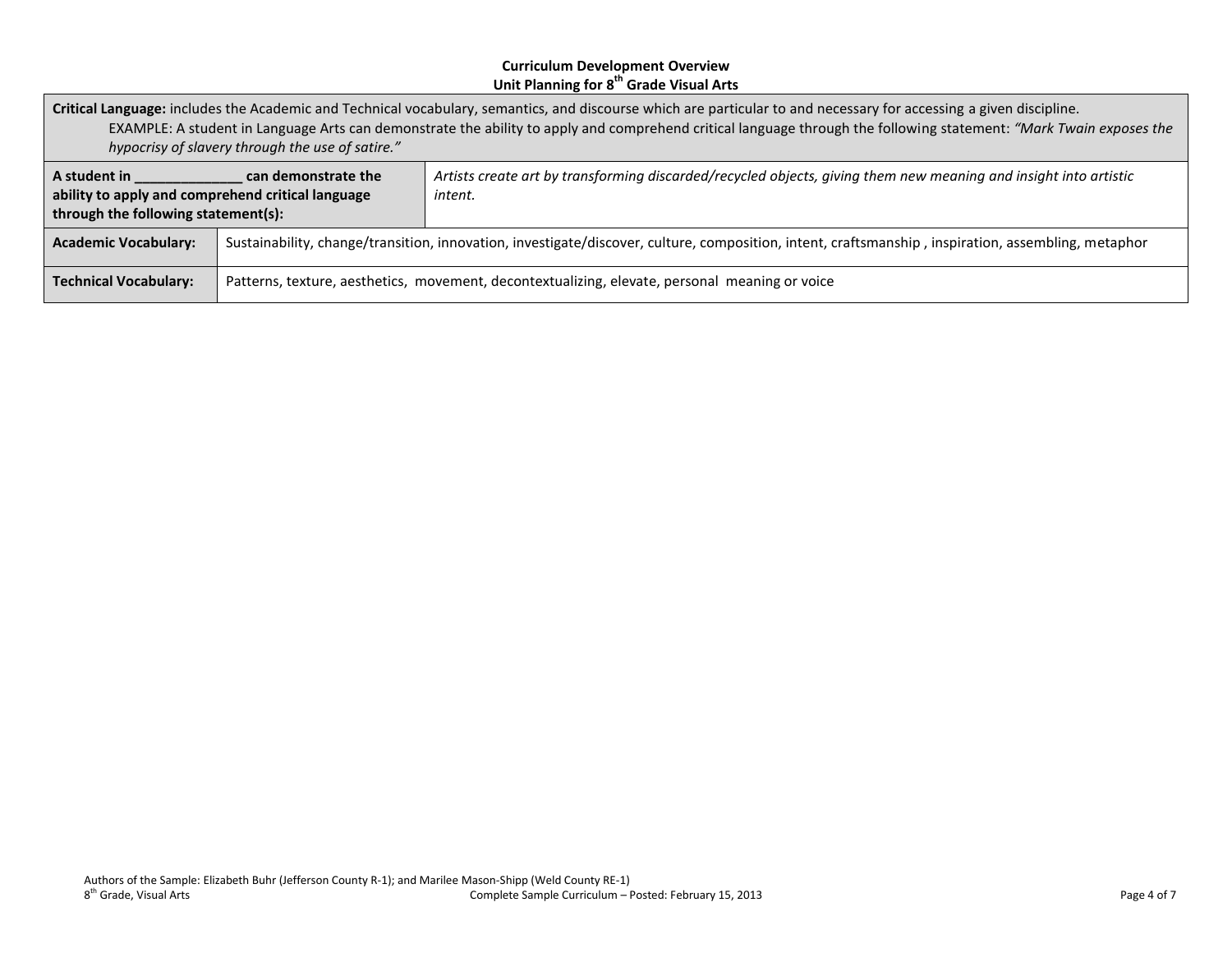| <b>Unit Title</b>                                     | Site to Space                                                                                                                                                                                                                                                                                                                                                                                                                                                                                                                                               |                                                                                          | <b>Length of Unit</b>                                                                                                                                                                                                                       | <b>Instructor Choice</b> |
|-------------------------------------------------------|-------------------------------------------------------------------------------------------------------------------------------------------------------------------------------------------------------------------------------------------------------------------------------------------------------------------------------------------------------------------------------------------------------------------------------------------------------------------------------------------------------------------------------------------------------------|------------------------------------------------------------------------------------------|---------------------------------------------------------------------------------------------------------------------------------------------------------------------------------------------------------------------------------------------|--------------------------|
| <b>Focusing Lens(es)</b>                              | Transformation                                                                                                                                                                                                                                                                                                                                                                                                                                                                                                                                              | <b>Standards and Grade</b><br><b>Level Expectations</b><br><b>Addressed in this Unit</b> | VA09-GR.8-S.1-GLE.1, VA09-GR.8-S.1-GLE.2, VA09-GR.8-S.1-GLE.3<br>VA09-GR.8-S.2-GLE.1, VA09-GR.8-S.2-GLE.2<br>VA09-GR.8-S.3-GLE.1, VA09-GR.8-S.3-GLE.2, VA09-GR.8-S.3-GLE.3<br>VA09-GR.8-S.4-GLE.1, VA09-GR.8-S.4-GLE.2, VA09-GR.8-S.4-GLE.3 |                          |
| <b>Inquiry Questions</b><br>(Engaging-<br>Debatable): | Should an artist reconstruct an existing space or building to make it art? (VA09-GR.8-S.1,2,3) and (VA09-GR.8-S.2-GLE.1,.2) and (VA09-GR.8-S.3-<br>GLE.1,2, 3-EO) and (VA09-GR.8-S.4-GLE.1,2.3)<br>What choices might influence how an artist uses a building or space in an installation?<br>How can emotion be evoked when a person observes a space or interacts with an installation?<br>How does an installation artist find ideas to create?<br>What contemporary technological advances in art assist artists as they transform space or a building? |                                                                                          |                                                                                                                                                                                                                                             |                          |
| <b>Unit Strands</b>                                   | Comprehend/Reflect/Create/Transfer                                                                                                                                                                                                                                                                                                                                                                                                                                                                                                                          |                                                                                          |                                                                                                                                                                                                                                             |                          |
| Concepts                                              | Space/Time/ Energy, Context, Symmetry and Balance, Culture, Planning, Environment, Order and Form, Play/Improvisation, Expression/emotion, Viewer<br>interaction, Technologies, Space                                                                                                                                                                                                                                                                                                                                                                       |                                                                                          |                                                                                                                                                                                                                                             |                          |

| <b>Generalizations</b><br>My students will Understand that                                                                                                                                                                       | <b>Factual</b>                                                                                                        | <b>Guiding Questions</b><br>Conceptual                                                                                                                      |
|----------------------------------------------------------------------------------------------------------------------------------------------------------------------------------------------------------------------------------|-----------------------------------------------------------------------------------------------------------------------|-------------------------------------------------------------------------------------------------------------------------------------------------------------|
| Artists use order and form when designing buildings to                                                                                                                                                                           | What approaches might an artist take to modify physical                                                               | Why would an artist create installations instead of                                                                                                         |
| influence viewer interaction with space. (VA09-GR.8-S.1-                                                                                                                                                                         | or visual space and/or building?                                                                                      | another type of art?                                                                                                                                        |
| GLE.1,2,3) and (VA09-GR.8-S.2-GLE.1,2) and (VA09-GR.8-                                                                                                                                                                           | What similarities and differences are there between                                                                   | How might the perception of light define a space or a                                                                                                       |
| S.3-GLE.1,2,3) and (VA09-GR.8-S.4-GLE.1,2,3)                                                                                                                                                                                     | architecture, monuments and installation art?                                                                         | building?                                                                                                                                                   |
| Artists intentionally use expressive features, such as                                                                                                                                                                           | What materials might an artist use in a work of art to:                                                               | How might an artist's choice of design features, such as                                                                                                    |
| symmetry and balance, to design art works that reflect                                                                                                                                                                           | Honor, educate and memorialize people/events?                                                                         | rhythm, scale and proportion be interpreted from a                                                                                                          |
| cultural values and experiences. (VA09-GR.8-S.1-                                                                                                                                                                                 | Express a political point of view                                                                                     | cultural perspective?                                                                                                                                       |
| GLE.1,2,3) and(VA09-GR.8-S.2-GLE.1,2) and (VA09-GR.8-                                                                                                                                                                            | Reflect cultural values                                                                                               | Why do artists choose to use satire, paradox and whimsy                                                                                                     |
| S.3-GLE.1,2,3) and (S.4-GLE.1,2,3)                                                                                                                                                                                               | Express Satire, Paradox or Whimsy                                                                                     | when creating installations?                                                                                                                                |
| Artists design spaces to evoke emotion and/or influence<br>perceptions when observers interact with the<br>space(VA09-GR.8-S.1-GLE.1,2,3) and(VA09-GR.8-S.2-<br>GLE.1,2) and (VA09-GR.8-S.3-GLE.1,2,3) and (S.4-<br>GLE.1, 2, 3) | How does creating art differ from viewing art?<br>What design tools might an artist use to create an<br>installation? | How can a space be re-interpreted by the artist and/or<br>the viewer?<br>How might the viewer's emotional response be affected<br>by the context and place? |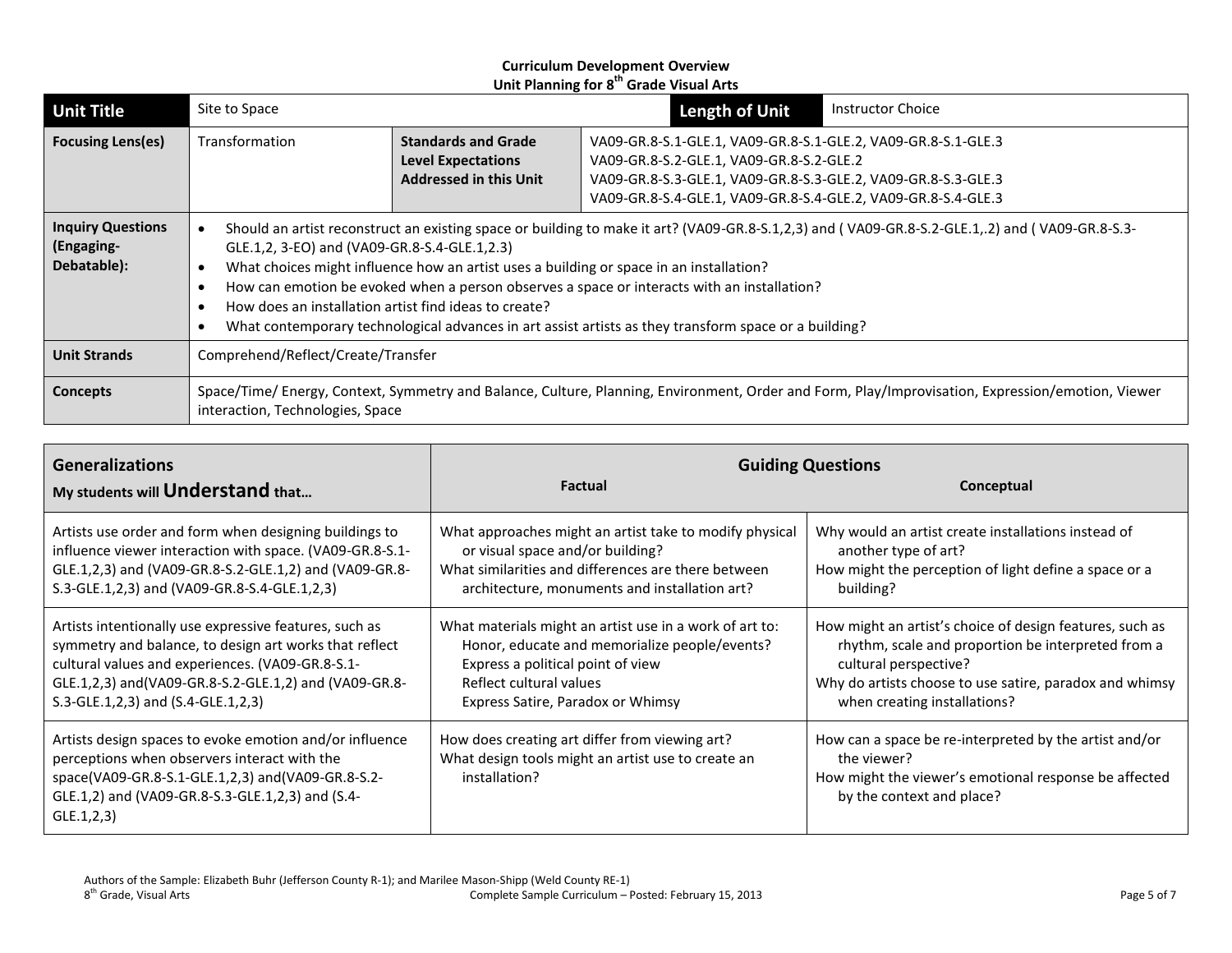| Current technologies assist artists in planning 3-<br>dimensional works that investigate space/time/energy.<br>(VA09-GR.8-S.1-GLE.1,2,3) and (VA09-GR.8-S.2-GLE.1,2)<br>and (VA09-GR.8-S.3-GLE.1,2,3) and (S.4-GLE.1,2,3) | What are examples of artists throughout history who<br>used their own current and available technology? | What unique attributes might current technology<br>contribute to the development of a 3-dimensional<br>work of art? |
|---------------------------------------------------------------------------------------------------------------------------------------------------------------------------------------------------------------------------|---------------------------------------------------------------------------------------------------------|---------------------------------------------------------------------------------------------------------------------|
| Artists use improvisation and play to develop new<br>relationships between form and space. (VA09-GR.8-S.1-<br>GLE.1,2,3) and(VA09-GR.8-S.2-GLE.1,2) and (VA09-GR.8-<br>S.3-GLE.1,2,3) and (S.4-GLE.1,2,3)                 | How does brainstorming support exploration and play?                                                    | How does context transform meaning?                                                                                 |

| <b>Critical Content:</b>                                                                                                                                                                                                                                                                                                                                                                                                                                                                                                                                                                                                                                                                                                                                                                                                                                                                                                                                                                                                                                                                                                                                                                                                                                                                                                                                                                                                                                     | <b>Key Skills:</b>                                                                                                                                                                                                                                                                                                                                                                                                                                                                                                                                                                                                                                                                                                                                                                                                                                                                                                                                                                      |  |
|--------------------------------------------------------------------------------------------------------------------------------------------------------------------------------------------------------------------------------------------------------------------------------------------------------------------------------------------------------------------------------------------------------------------------------------------------------------------------------------------------------------------------------------------------------------------------------------------------------------------------------------------------------------------------------------------------------------------------------------------------------------------------------------------------------------------------------------------------------------------------------------------------------------------------------------------------------------------------------------------------------------------------------------------------------------------------------------------------------------------------------------------------------------------------------------------------------------------------------------------------------------------------------------------------------------------------------------------------------------------------------------------------------------------------------------------------------------|-----------------------------------------------------------------------------------------------------------------------------------------------------------------------------------------------------------------------------------------------------------------------------------------------------------------------------------------------------------------------------------------------------------------------------------------------------------------------------------------------------------------------------------------------------------------------------------------------------------------------------------------------------------------------------------------------------------------------------------------------------------------------------------------------------------------------------------------------------------------------------------------------------------------------------------------------------------------------------------------|--|
| My students will <b>Know</b>                                                                                                                                                                                                                                                                                                                                                                                                                                                                                                                                                                                                                                                                                                                                                                                                                                                                                                                                                                                                                                                                                                                                                                                                                                                                                                                                                                                                                                 | My students will be able to $(Do)$                                                                                                                                                                                                                                                                                                                                                                                                                                                                                                                                                                                                                                                                                                                                                                                                                                                                                                                                                      |  |
| How and why artists, such as Jenny Holzer, Maya Lin and Andrew Goldsworthy,<br>create order and form within a physical or visual space and/or building (VA09-<br>GR.8-S.1,2,3) and (VA09-GR.8-S.2-GLE.1,2) and (VA09-GR.8-S.3-GLE.1,2,3) and<br>(VA09-GR.8-S.4-GLE.1,2,3)<br>The process/considerations of research, history and values artists use when<br>$\bullet$<br>designing structural forms (VA09-GR.8-S.1,2,3) and (VA09-GR.8-S.2-GLE.1,2) and<br>(VA09-GR.8-S.3-GLE.1,2,3) and (VA09-GR.8-S.4-GLE.1,2,3<br>Exploration and play as "tools" used by artists, such as Mark Jenkins, Sandy<br>$\bullet$<br>Skolund, Felix Gonzales-Torres, to express satire, paradox and whimsy when<br>creating installations (VA09-GR.8-S.1,2,3) and (VA09-GR.8-S.2-GLE.1,2) and (VA09-<br>GR.8-S.3-GLE.1,2,3) and (VA09-GR.8-S.4-GLE.1,2,3)<br>How and why changing the expressive mood of a setting through attention to<br>$\bullet$<br>detail has the power to engage the viewer (for example: Ann Tevy Rosenthal,<br>Edward Keinholzt, Christo and Jean Claude) (VA09-GR.8-S.1-GLE.1,2,3) and (VA09-<br>GR.8-S.2-GLE.1,2) and (VA09-GR.8-S.3-GLE.1,2,3) and (VA09-GR.8-S.4-GLE.1,2 3)<br>The role and significance of inspiration to define a culture in the work of artists<br>$\bullet$<br>(such as El Anastui, Anish Kapoor and Angela Bulloch) (VA09-GR.8-S.1-GLE.1,2,3)<br>and (VA09-GR.8-S.2-GLE.1 2) and (VA09-GR.8-S.3-GLE.1,2,3) and (S.4-GLE.1,2,3) | Create order and form within a physical or visual space and/or building (VA09-<br>GR.8-S.1-GLE.1,2,3) and 9 VA09-GR.8-S.2-GLE.1,2) and (VA09-GR.8-S.3-GLE.1,2,3)<br>and (VA09-GR.8-S.4-GLE.1,2,3<br>Research and design structural forms to honor, educate and memorialize<br>people/events (VA09-GR.8-S.1-GLE.1,2,.3) and (VA09-GR.8-S.2-GLE.1,2) and (VA09-<br>GR.8-S.3-GLE.1,2,3) and (VA09-GR.8-S.4-GLE.1,2,3)<br>Use exploration and play as tools to express satire, paradox and whimsy (VA09-<br>GR.8-S.1-GLE.1,2,.3) and (VA09-GR.8-S.2-GLE.1,2) and (VA09-GR.8-S.3-GLE.1,2,3)<br>and (VA09-GR.8-S.4-GLE.1,2,3<br>Identify the expressive mood of a setting (VA09-GR.8-S.1-GLE.1,2,.3) and (VA09-<br>GR.8-S.2-GLE.1,2) and (VA09-GR.8-S.3-GLE.1,2,3) and (VA09-GR.8-S.4-GLE.1,2,3<br>Compare and contrast art that inspires and/or defines a culture (VA09-GR.8-S.1-<br>GLE.1,2,.3) and (VA09-GR.8-S.2-GLE.1,2) and (VA09-GR.8-S.3-GLE.1,2,3) and (VA09-<br>GR.8-S.4-GLE.1,2,3) |  |